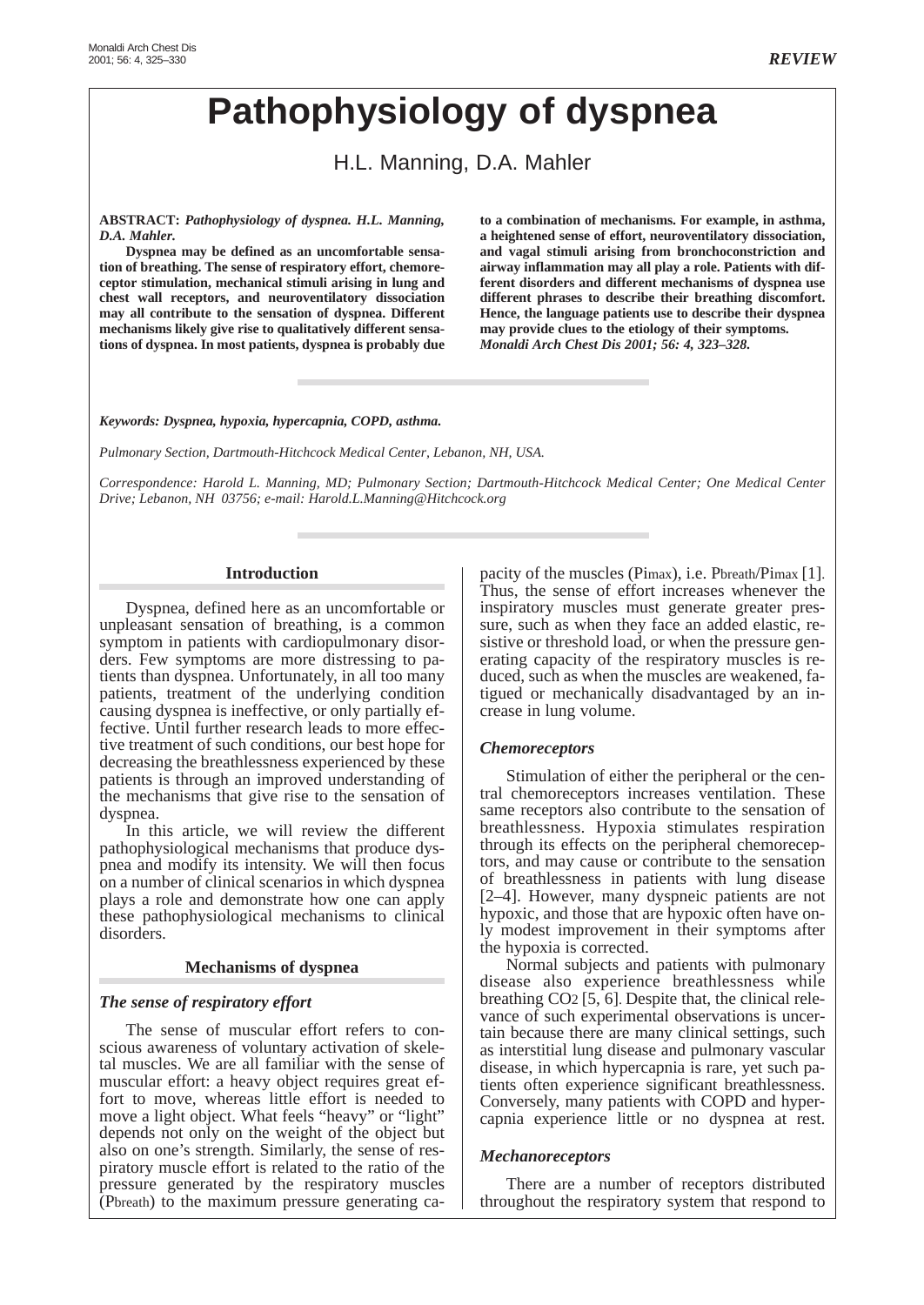mechanical stimuli (some, such as irritant receptors, also respond to chemical stimuli); these receptors are collectively referred to as "mechanoreceptors".

*Upper airway receptors.* Clinical observations suggest that upper airway and facial receptors modify the sensation of dyspnea. Patients sometimes report a decrease in the intensity of their breathlessness when sitting by a fan or open window. Conversely, some patients report worsening dyspnea when breathing through a mouthpiece during pulmonary function testing. Studies involving dyspnea induced in normal subjects indicate that receptors in the trigeminal nerve distribution influence the intensity of breathlessness [7].

*Chest wall receptors.* The brain receives projections from a variety of receptors in the joints, tendons, and muscles of the chest that influence ventilation and affect the sensation of breathlessness. Mechanical stimuli, such as vibration, are known to activate these receptors, and may affect the sensation of breathlessness. For example, MANNING *et al.* found that inspiratory vibration of the parasternal intercostal muscles reduced breathlessness induced in normal volunteers [8], and subsequent studies by other investigators have shown that chest wall vibration may reduce dyspnea in patients with COPD [9–10].

*Lung receptors.* The lung contains several types of receptors that transmit information to the central nervous system. Pulmonary stretch receptors in the airways respond to lung inflation; irritant receptors in the airway epithelium respond to a variety of mechanical and chemical stimuli and mediate bronchoconstriction; and C-fibers (unmyelinated nerve endings) located in the alveolar wall and blood vessels respond to interstitial congestion. Numerous studies suggest that information from these vagal receptors also plays a role in dyspnea [11–13]. The effect of vagally transmitted afferent information from the lungs on dyspnea likely depends upon which receptors are stimulated. Stimulation of vagal irritant receptors appears to intensify the sensation of breathlessness and may impart a sense of chest tightness or constriction [14], whereas stimulation of pulmonary stretch receptors likely decreases the sensation of breathlessness [11].

*Integration of Sensory Information.* The many sensory inputs related to breathing must reach the cerebral cortex in order to be experienced as dyspnea, and thus the processing of respiratory-related afferent information is an important step in the pathogenesis of dyspnea. Campbell and Howell proposed the concept of length-tension inappropriateness as the cause of breathlessness  $[15]$ . According to their theory, dyspnea arose from a disturbance in the relationship between the force or tension generated by the respiratory muscles and the resulting change in muscle length and lung volume. Their theory has since been refined to incorporate the general concept of mismatch between the outgoing motor command to the respiratory muscles and incoming afferent information. In essence, this revised theory of "afferent mismatch" or "neuroventilatory dissociation" suggests that under a given set of conditions, the brain 'expects' a certain pattern of ventilation and associated afferent feedback. Deviations from that pattern cause and/or intensify the sensation of dyspnea.

## **Dyspnea in common clinical disorders**

There is accumulating evidence that in many patients, dyspnea is multifactorial in etiology, and that in most patients, there is no single, all-encompassing explanation for dyspnea. Some features leading to dyspnea are shared by patients with a variety of disorders, whereas others are unique to a particular clinical situation. Moreover, most conditions associated with dyspnea are characterized by more than one mechanism that may produce respiratory discomfort. Unfortunately, our understanding of dyspnea has not generally reached the point where we can conclusively link a specific disease with a specific mechanism (or mechanisms) of dyspnea. However, knowledge of the pathophysiology of a disorder sometimes allows us to formulate rational hypotheses about the underlying mechanisms of dyspnea (table 1). In this section, we review the evidence for potential mechanisms of dyspnea in some of the more common conditions and disorders associated with dyspnea.

#### *Asthma*

Asthma is an inflammatory disorder of the airways that is characterized by increased airways resistance and airway closure at abnormally high lung volumes. These pathological and physiological abnormalities give rise to dyspnea in patients with asthma.

Although physicians often gauge the severity of asthma in terms of its effects on expiratory airflow (e.g. FEV1 and peak expiratory flow rate are standard measures of asthma severity), the most important mechanical abnormalities in asthma that contribute to dyspnea are related to the inspiratory muscles. The inspiratory muscles must generate greater tension to overcome the increase in airflow resistance that accompanies bronchoconstriction. When asthma is accompanied by hyperinflation, the inspiratory muscles become shorter and therefore operate at a less optimal length for developing tension. Hyperinflation may change the radius of curvature of the diaphragm, thereby placing it at a mechanical disadvantage; and hyperinflation represents an additional threshold load for the inspiratory muscles to overcome. As a result of these factors, respiratory motor output increases, and the accompanying increased sense of respiratory muscle effort likely contributes to dyspnea in asthma. Moreover, the inspiratory threshold load, (socalled "auto-PEEP" or "intrinsic PEEP") represents the ultimate example of afferent mismatch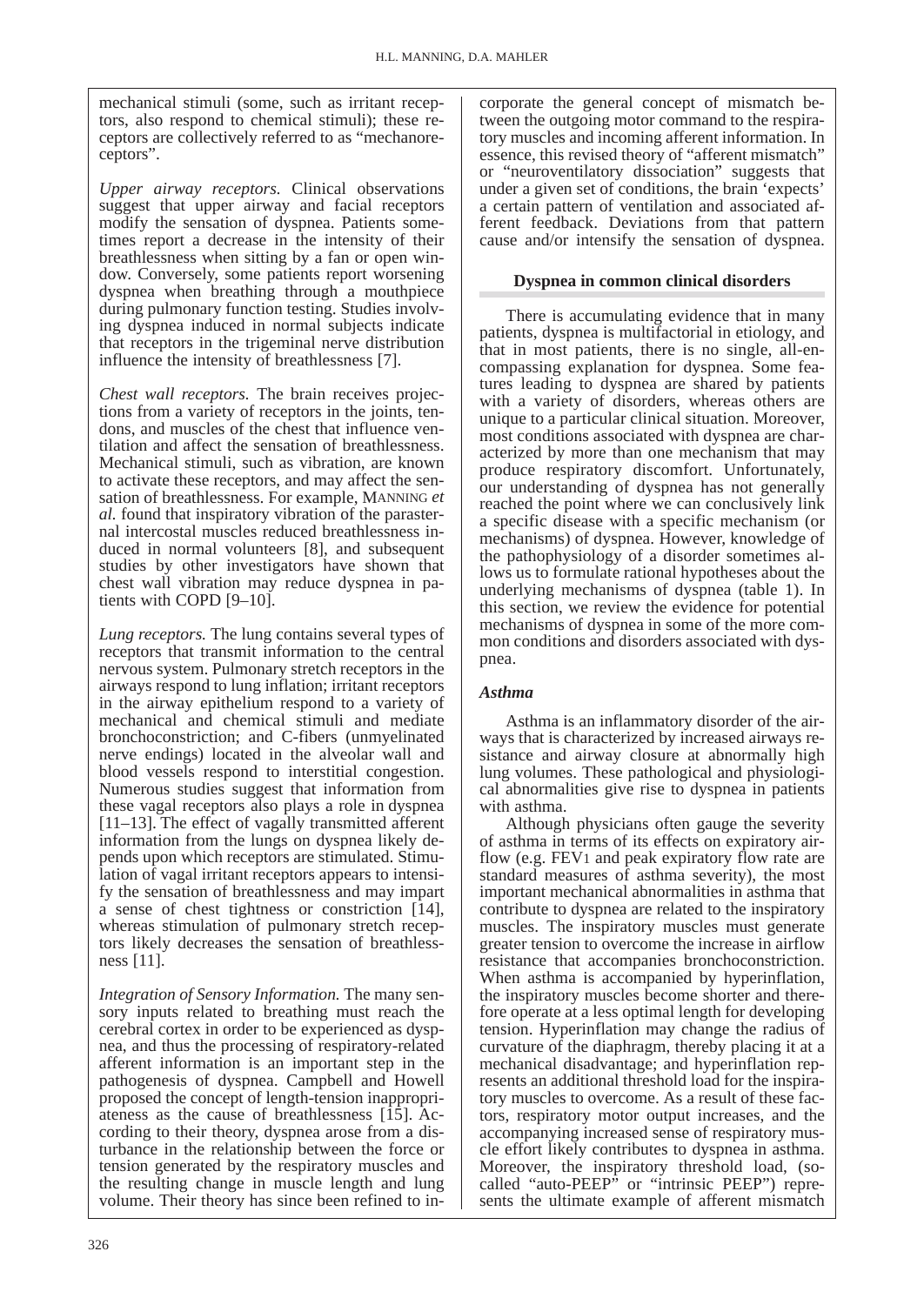Table 1. – Mechanism(s) of dyspnea in selected disorders. Presence of mechanism(s) is indicated by "x" Although the mechanism(s) listed for each disorder are to some degree speculative, the question mark indicates an even greater degree of uncertainty about the contribution of that mechanism. The sign  $\pm$  indicates that the mechanism likely plays a minor role in the dyspnea experienced by most patients with the disorder

|                   | Asthma                    | <b>COPD</b> | LV dysfunction | ILD         | Neuromuscular Disease Pulmonary Embolism |          |
|-------------------|---------------------------|-------------|----------------|-------------|------------------------------------------|----------|
| Sense of effort   | $\mathbf{x}^{\mathbf{a}}$ | X           | $\mathbf{X}$   | $\mathbf X$ | X                                        |          |
| Hypoxia           | 土                         | 土           |                | 土           |                                          |          |
| Hypercapnia       | 土                         | 土           |                |             |                                          |          |
| Irritant receptor | X                         |             |                |             |                                          |          |
| C-fiber           |                           |             |                | $\gamma$    |                                          | $\Omega$ |
| Afferent mismatch | X                         | X           | X              | X           | $\mathbf{X}$                             |          |

<sup>a</sup> the sense of effort probably plays a significant role in moderate and severe asthma and a lesser role in mild asthma.

COPD = chronic obstructive pulmonary disease;

LV dysfunction = left ventricular dysfunction;

 $ILD =$  interstitial lung disease.

(neuroventilatory dissociation). During the initial contraction of the inspiratory muscles, there is no volume change; airflow only occurs once the inspiratory muscles have generated sufficient pressure to overcome the elastic recoil (auto-PEEP) of the respiratory system.

Experimental evidence indicates that hyperinflation likely plays an important role in the pathogenesis of dyspnea in asthma. In a group of 21 mild asthmatics given methacholine to induce bronchoconstriction, Lougheed and colleagues found that an increase in end-expiratory lung volume was the single greatest contributor to subjects' breathlessness [16]. Similarly, the best physiologic correlate of relief of breathlessness after the administration of salbutamol was a return of end-expiratory lung volume to baseline.

However, there is also evidence that hyperinflation is not the sole mechanism of dyspnea in asthma. Some patients with chronic asthma have minimal increases in lung volumes, but are quite symptomatic. The work of TAGUCHI *et al.* may shed light on the dyspnea experienced by these patients [13]. TAGUCHI *et al.* used an external resistive load and histamine aerosol to induce dyspnea in a group of normal subjects. Subjects experienced greater breathlessness during histamineinduced bronchoconstriction than when breathing through an external resistance of comparable magnitude, even though end-expiratory lung volume was similar in the two conditions. Inhaled lidocaine ameliorated the sensation of breathlessness associated with bronchoconstriction, but had no effect on the discomfort associated with the external resistive load. Moreover, the inhaled lidocaine provided relief of dyspnea in the absence of any change in end-expiratory lung volume. This study suggests that vagal irritant receptors contribute to dyspnea during bronchoconstriction. In particular, vagal receptors may impart the sensation of chest tightness experienced by many asthmatic patients [14].

#### *COPD*

In patients with chronic obstructive pulmonary disease (COPD), the respiratory muscles face many of the same loads outlined above in the discussion of asthma. Furthermore, the increased dead space ventilation requires that for any given workload (and level of CO2 production), minute ventilation will be greater in patients with COPD than in normal individuals. Just as with asthma, these factors necessitate an increase in respiratory motor output and lead to an increased sense of effort.

Other factors may also contribute to breathlessness in patients with COPD. For example, dynamic airway compression occurs in some patients with COPD and may be a factor in their breathlessness. One mechanism by which dynamic airway compression might cause breathlessness is through simple mechanical distortion of the airways during exhalation. It is interesting that some patients with COPD spontaneously purse their lips during exhalation, and others report improvement in their breathlessness after they are taught to adopt such a breathing strategy. Although pursed lips breathing may influence lung function in several ways, its effects on respiratory sensation may be mediated in part through transmural pressure changes along the intrathoracic airways. O'DON-NELL *et al.* demonstrated that when a negative pressure is applied at the mouth in patients with severe COPD, breathlessness increases when the added pressure leads to dynamic compression of the airways [17]. Presumably, receptors in the airways that are sensitive to airway compression or to transmural pressure changes across the airway wall modulate the sensation of breathlessness.

Chemoreceptor stimulation probably plays a modest role in the dyspnea experienced by many patients with COPD. Although patients with COPD may be acutely or chronically hypoxemic, virtually all have persistent dyspnea after their hy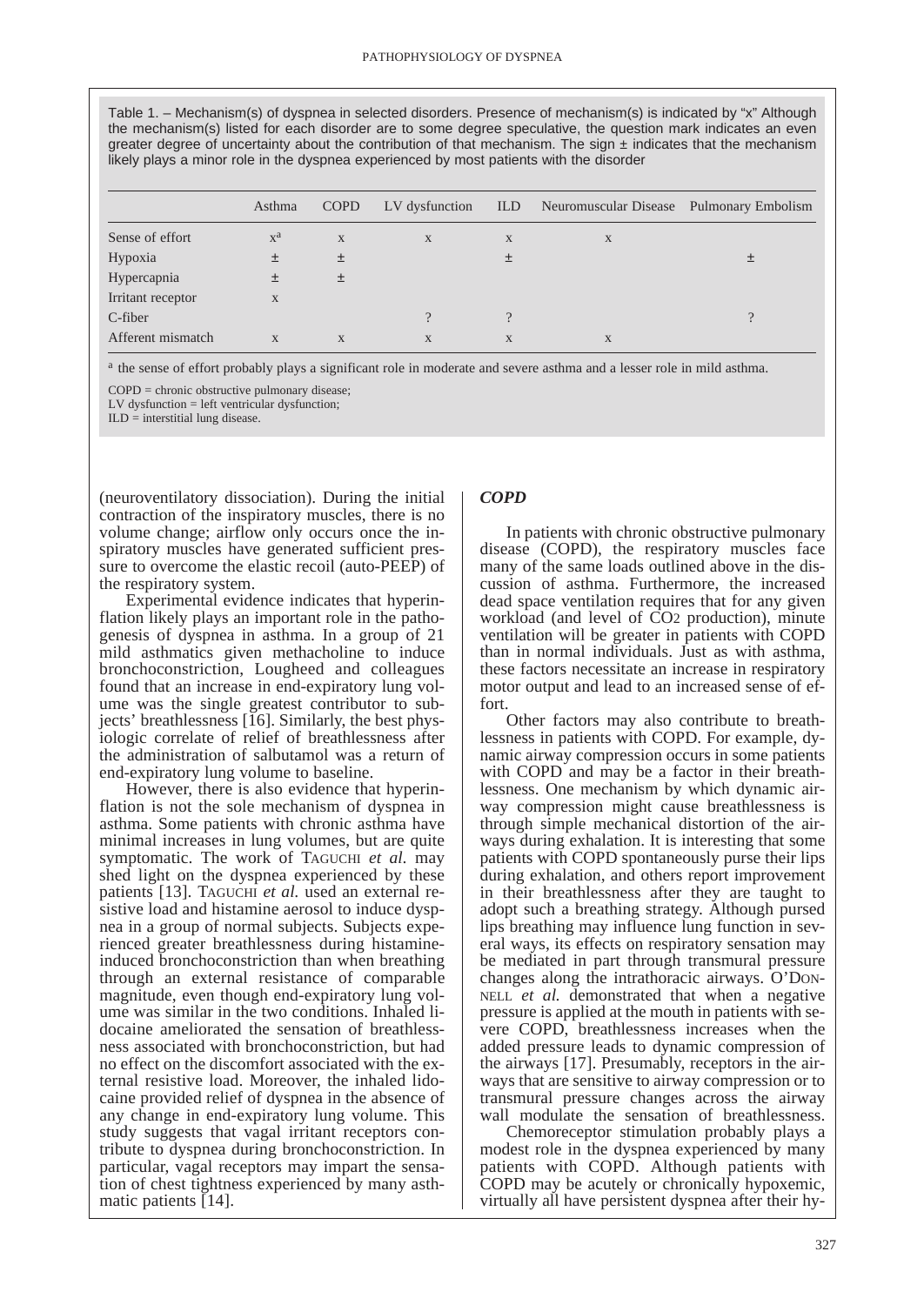poxemia is corrected. Many chronically hypercapnic patients are not dyspneic at rest, thereby raising doubts about the contribution of chronic hypercapnia to dyspnea. During acute exacerbations of COPD, patients may develop new or worsening hypercapnia (accompanied by new or worsening respiratory acidosis), which may be a more potent stimulus for breathlessness than chronic, compensated hypercapnia.

# *Chronic left ventricular dysfunction*

Many patients with chronic left ventricular (LV) dysfunction complain of dyspnea even in the absence of overt heart failure. Several mechanisms may contribute to dyspnea in these patients.

Changes in the mechanical properties of the lungs sometimes accompany chronic heart disease, as patients may manifest a decrease in lung compliance and an increase in airway resistance [18]. Most patients with severe chronic LV dysfunction also have an excessive ventilatory response to exercise resulting from increased dead space ventilation [19]. These abnormal demands on the ventilatory muscles occur on a background of reduced respiratory muscle function. Several studies have shown a substantial decrement in inspiratory muscle strength [20, 21]. Furthermore, there is also some evidence to suggest that such patients experience respiratory muscle ischemia during exercise [22]. Together, these factors create a situation in which Pbreath represents a large fraction of Pimax, leading to an increased sense of breathing effort.

Some patients with chronic LV dysfunction have an elevated pulmonary artery wedge pressure at rest, which usually increases further with exercise. Since pulmonary venous hypertension is a potent stimulus to C-fibers, it is tempting to speculate that these receptors contribute to exertional dyspnea in chronic heart failure (CHF) [23]. Most patients with chronic LV dysfunction are not hypercapnic and do not develop significant arterial oxygen desaturation during exercise; thus, it is unlikely that the chemoreceptors play a significant role in the dyspnea experienced by this patient population.

# *Interstitial lung disease*

In patients with interstitial lung disease (ILD), lung compliance is diminished and, because of an increase in dead space, there is an increase in resting ventilation and an exaggerated ventilatory response to exercise. These factors necessitate an increase in respiratory motor output, resulting in an increased sense of effort. However, some patients with ILD are dyspneic at rest, when ventilation and the work of breathing are increased, but not to a level that seems sufficient to account for their dyspnea. Since many interstitial disorders involve a component of alveolitis at some stage in the disease process, one possibility is that vagal receptors stimulated by the inflammatory process also contribute to patients' breathlessness. That possibility is consistent with animal studies demonstrating that the abnormal breathing pattern in experimental pneumonitis (similar to the abnormal breathing pattern in ILD) is vagally mediated [24].

## *Neuromuscular disease*

In patients with disorders such as amyotrophic lateral sclerosis or myasthenia gravis, the mechanical properties of the respiratory system may be normal, but the weakened respiratory muscles (i.e. decreased Pimax) require greater neural drive for activation. For example, Spinelli and colleagues found that in patients with myasthenia gravis breathing room air at rest, there was a trend towards greater P0.1 (pressure measured 0.1 sec after the airway is occluded) values in the patients with myasthenia than in the control group [25]. The patients with myasthenia also manifested greater fractional electromyograph (EMG) activity (ratio of EMG activity during breathing to EMG activity during maximal volitional effort) of both the diaphragm and intercostal muscles. This heightened neuromotor output is sensed as increased respiratory muscle effort, and is likely the principle mechanism of breathlessness in patients with uncomplicated (i.e. without superimposed respiratory complications such as pneumonia, atelectasis, etc.) neuromuscular disease.

# *Pulmonary embolism*

Although dyspnea is the most common symptom in patients with pulmonary embolism, there has been virtually no systematic study of dyspnea in this disorder. Pulmonary embolism may be associated with a variety of pathophysiological abnormalities, but the dyspnea experienced by patients with pulmonary embolism may be out of proportion to any derangement in respiratory mechanics or gas exchange, particularly in those patients who have not had massive embolism. Anecdotal reports of patients undergoing thrombolysis indicate that dyspnea may be rapidly relieved by clot lysis. Such observations suggest that the receptors causing the sensation of dyspnea lie within the pulmonary vasculature and respond to changes in pressure. The receptor most likely to sense these changes is the pulmonary C-fiber. In animal studies, Cfibers increase their firing in response to elevations in pulmonary artery pressure [26] or pulmonary embolism [27], though irritant and stretch receptors may be stimulated by emboli as well. It seems reasonable to postulate that Cfibers cause, or at least contribute to, the sensation of dyspnea in patients with pulmonary embolism.

# **Qualitative aspects of dyspnea**

In the preceding sections, we have described our current understanding of the different mechanisms contributing to the pathogenesis of dyspnea. Given the existence of several distinct mechanisms of dyspnea, it is logical to ask whether these different mechanisms translate into distinct sensory experiences.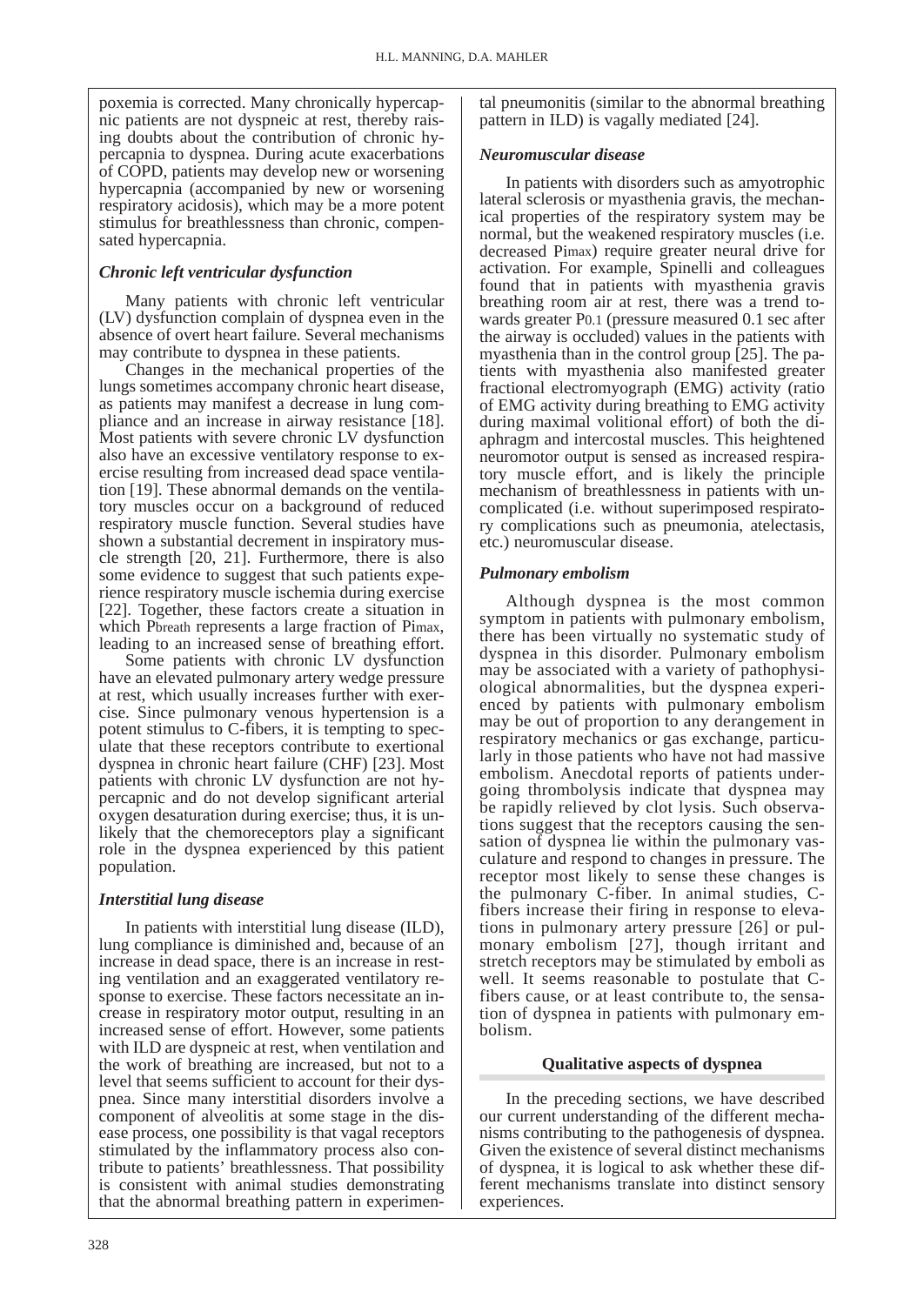Several recent studies indicate that the answer to that question is "yes": different respiratory stimuli produce different respiratory sensations, and patients with different disorders use different phrases to describe their breathlessness (table 2) [28, 29]. The sense of air hunger appears to arise out of an increased brain stem "drive" to breathe [30]. Patients with conditions in which there is either an increased mechanical load on the respiratory system or neuromuscular weakness or fatigue often report an increased sense of "effort" or increased "work" of breathing [28]. In patients with moderate to severe obstructive lung disease, the respiratory system may be characterized by marked hyperinflation, and tidal volume, especially during exercise, may be limited by the encroachment of end-expiratory lung volume on total lung capacity. Under these conditions, individuals may report a sense of an "inability to get a deep breath" as the dominant feature of their breathing discomfort [31]. Finally, questionnaire studies demonstrate that chest tightness is a prominent feature of the dyspnea of asthma, and may be present even when there is little or no airflow obstruction [14].

#### **Summary**

Dyspnea is the product of a complex interaction of signals arising within the brain stem and in a variety of receptors in the upper airway, lungs, and chest wall (figure 1). The cortical processing of these afferent signals determines the intensity and quality of breathlessness. Various studies suggest that that although different disease states share common mechanisms of dyspnea, most pathologic conditions produce breathlessness by more than one mechanism, and each disorder probably has a unique combination of pathophysiological factors that determines the quality and intensity of breathlessness in a particular patient at a given time. Patients with different disorders use different terms and phrases to describe their discomfort; in some cases, the language used by patients to describe their breathlessness may provide clues to the nature of the disorder as well as the underlying mechanism(s) of dyspnea.

| (adapted from refs. 28, 32) | Table 2. – Qualitative descriptors of breathlessness |  |
|-----------------------------|------------------------------------------------------|--|
| Disorder                    | Description                                          |  |

| Disorder                  | Description                                                  |
|---------------------------|--------------------------------------------------------------|
| $A$ sthma – mild          | Chest tightness                                              |
| $Asthma - severe$         | Increased breathing effort<br>Inability to get a deep breath |
| <b>COPD</b>               | Increased breathing effort<br>Inability to get a deep breath |
| Interstitial lung disease | Increased effort<br>Unsatisfied respiratory effort           |
| Chronic LV dysfunction    | Increased breathing effort                                   |



Fig. 1. – Pathways involved in the pathophysiology of dyspnea. For simplicity, receptors in the lungs, chest wall, and upper airways are shown schematically projecting directly to the sensory cortex, but the pathways likely reach the cortex via the brainstem.

#### **References**

- 1. O'Connell JM, Campbell AH. Respiratory mechanics in airways obstruction associated with inspiratory dyspnea. *Thorax* 1976; 31 (6): 669–677.
- 2. Lane R, Cockcroft A, Adams L, Guz A. Arterial oxygen saturation and breathlessness in patients with chronic obstructive airways disease. *Clin Sci* 1987; 72 (6): 693–8.
- 3. Swinburn CR, Wakefield JM, Jones PW. Relationship between ventilation and breathlessness during exercise in chronic obstructive airways disease is not altered by prevention of hypoxaemia. *Clin Sci* 1984; 67 (5): 515–9.
- 4. Swinburn CR, Mould H, Stone TN, Corris PA, Gibson GJ. – Symptomatic benefit of supplemental oxygen in hypoxemic patients with chronic lung disease. *Am Rev Respir Dis* 1991; 143 (5 Pt 1): 913–5.
- 5. Chonan T, Mulholland MB, Cherniack NS, Altose MD. – Effects of voluntary constraining of thoracic displacement during hypercapnia. *J Appl Physiol* 1987; 63 (5): 1822–8.
- 6. Freedman S, Lane R, Guz A. Breathlessness and respiratory mechanics during reflex or voluntary hyperventilation in patients with chronic airflow limitation. *Clin Sci* 1987; 73 (3): 311–8.
- 7. Schwartzstein RM, Lahive K, Pope A, Weinberger SE, Weiss JW. – Cold facial stimulation reduces breathlessness induced in normal subjects. *Am Rev Respir Dis* 1987; 136 (1): 58–61.
- 8. Manning HL, Basner R, Ringler J, Rand C, Fencl V, Weinberger SE, Weiss JW, Schwartzstein RM. – Effect